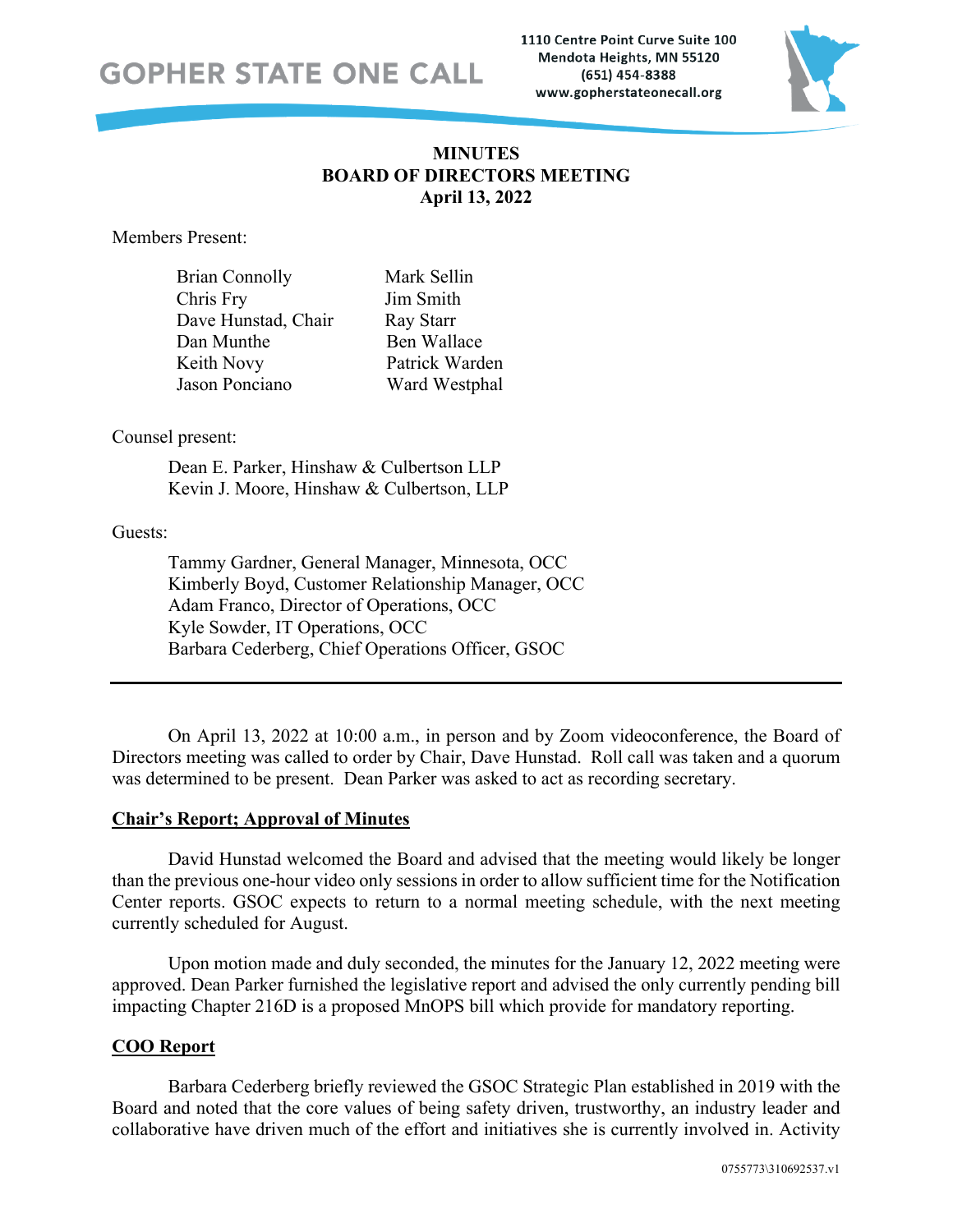



has been down at the Notification Center during the first three months but April 11 was the first 4,000 plus ticket day, so excavation activity is increasing.

GSOC is continuing its meet ticket initiative to increase awareness and use of the meet ticket in appropriate circumstances. She has already received some positive feedback at damage prevention meetings and a suggestion that the expiration date for a meet be set forth on the ticket. GSOC is also looking again at developing excavator damage prevention videos that can be used in safety training.

GSOC will initiate an education and public awareness effort targeted toward the landscaping industry this year. Board member Pat Warden and Olivia Phillips are currently working on this effort. Barb has determined that there is a desire for more design engineer education regarding MS216D. The goal would be to increase use of and compliance with the "plans for excavation" pre-design ticket requirements of MS216D. GSOC will begin to collect specialized phone number and contact information from facility operators that would generally be more applicable to the engineering departments involved in furnishing plans. These numbers could then be furnished on pre-design tickets. GSOC will also look for ways to encourage excavators to provide more accurate field contact information for use on normal excavation tickets.

GSOC has created a timeline of improvements made since 2016 so Board members and OCC staff new to the industry can see the substantial technical improvements made to the online ticket admission process since that time.

GSOC continues to work with OCC in the development of Phase II of its data visualization project for the website. Phase II will allow an individual stakeholder to query its own data. The hope is that the stakeholders will find this useful in making management decisions in their respective businesses. Later this year, GSOC will engage in a user visioning process requested by Keith Novy. The process will look at how GSOC is doing to serve changing stakeholder processes.

Barb feels that great progress is being made by the Underground Utilities Mapping Project Team (UUMPT) volunteer group. Currently the technical people in the group are working on a prototype to demonstrate the fusion view of underground line maps to help demonstrate the responsible sharing of data. Many questions continue to be discussed. For example, what does one do regarding abandoned lines? It has become evident to Barb that data-sharing agreements will be a critical issue in encouraging voluntary participation with this program.

Barb has spent substantial time involved with the Common Ground Alliance (CGA). Barb and Adam Franco of OCC participated in a panel dealing with electronic whitelining as part of CGA's next practices education tract at the recent CGA conference. Next practices encourages the development of new state of the art practices for damage prevention. It was requested that Board subject matter experts give Barb input on their impressions regarding electronic whitelining as the initiative proceeds. Eventually this has the potential to become part of a much greater sharing/viewing of data between stakeholders reducing damages.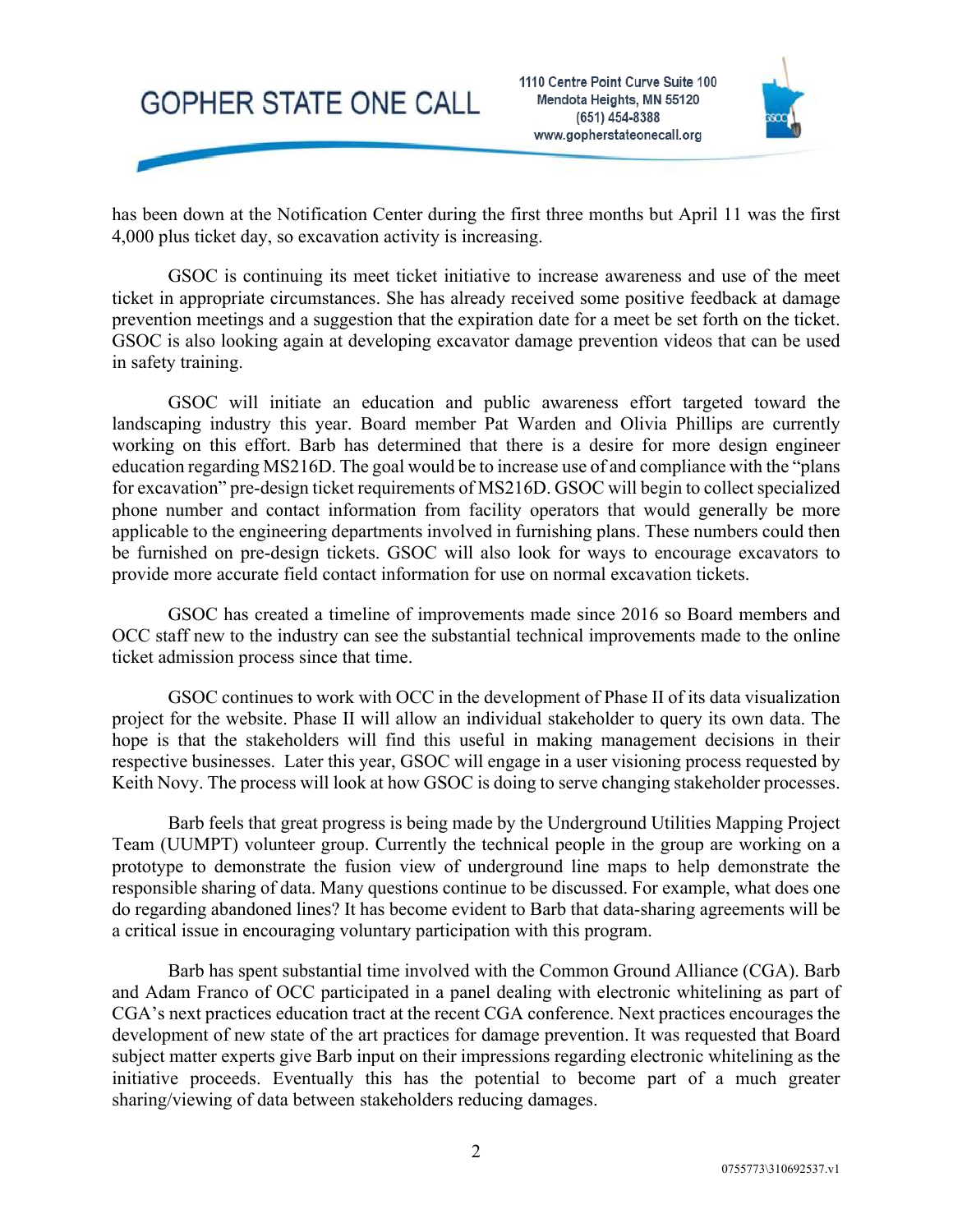1110 Centre Point Curve Suite 100 Mendota Heights, MN 55120 (651) 454-8388 www.gopherstateonecall.org



Barb advised that next steps for the UUMPT voluntary group was to complete the fusion view prototype so that it was operational. Barb is also working on development of the economic use case, demonstrating return on investment. GSOC is simultaneously working on draft user agreements. When these items are completed, Barb then intends to meet with significant facility operators to encourage voluntary pilot projects sharing data.

Ben Wallace noted appreciation for the meet initiative as he believes it can lead to a more efficient and effective use of locate resources. He did express concern that there be some method of coordinating/limiting the number of meets so that they are not all scheduled at the same time. He wants to avoid a situation where the locators cannot possibly attend all the meets, frustrating excavators.

#### **PR/Awareness**

Barb advised that Olivia Phillips was unable to attend the Board meeting as she is at Spring damage prevention meetings. She indicated there would be a thorough review of all awareness initiatives at the next Board meeting. However, she did note that GSOC is viewing radio as being very effective and utilizing geofencing, to send notifications to interested individuals when they are at certain events, has also been very effective.

#### **MnOPS Update**

Jon Wolfgram reviewed the damage information MnOPS has received from 2021 with the Board. He noted there seems to be a plateauing on damage rates, which leads to the question what further can we do as an industry to reduce damages? MnOPS received good feedback on the virtual safety conference it held the previous week. He also briefly reviewed enforcement activity. The top five items for enforcement have remained consistent, failure to mark/mark on time, digging without a ticket, failure to protect the marks, lack of whitelining and failure to maintain clearance between the mechanized digging tool and located marks.

Jon Wolfgram sees continuing need for education and discussions regarding the requirements for meet tickets. Agreement is required to satisfy the one call law requirements and the parties are obligated to make reasonable efforts to reach an agreement. He also noted the need for continuing education and discussions regarding whitemarking. The law requires that an excavator whitemark the excavation area except where it is impractical. It is impractical in very few instances. Jon also indicated that MnOPS wants to be involved in the discussion group Barb is developing to work through issues dealing with electronic whitelining.

The HF 3138 transportation omnibus bill includes mandatory reporting for on-time marking performance and mandatory damage reporting for all facility operators receiving more than 5,000 tickets in the previous year. He noted that the provision is not in the omnibus Senate bill and this will need to be worked through in conference committee.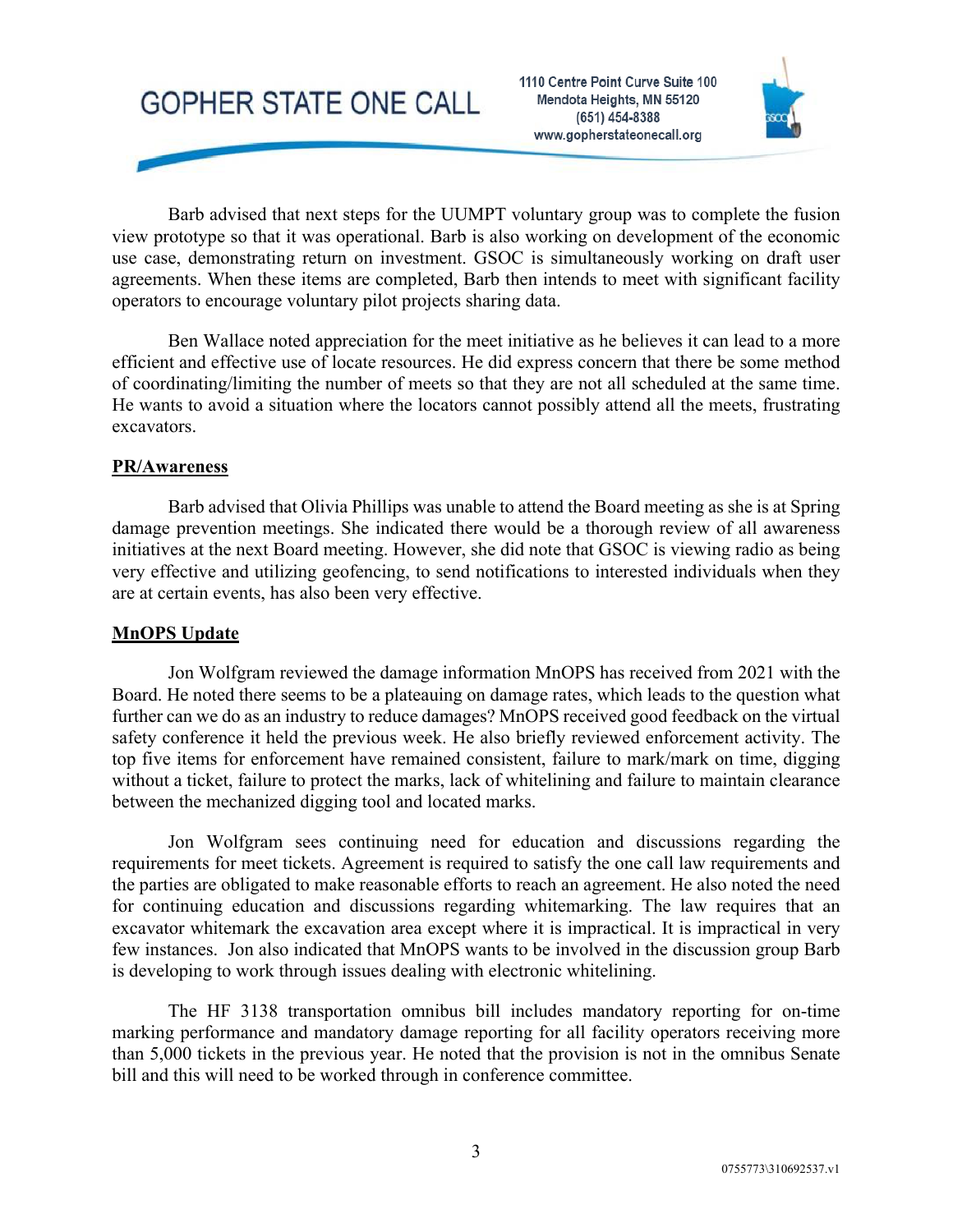

He also noted that civil penalties for pipeline companies due to violations of 49 CFR Part 192, Part 193 and Part 194 are proposed to be brought into line with Federal levels for interstate pipeline companies.

## **OCC Report**

Tammy Gardner, General Manager for the Notification Center, advised the Board that the work from home model continues to be heavily used for CSRs and administrative staff. During the pandemic OCC has converted to direct hiring of employees, which has worked well. The notification center started its first hybrid training class (in person/Zoom) on February 7. As of March 31, there are 99 total employees with 8 working from the Notification Center office and the others working remotely. There have been four call-taking CSR classes held and one ITIC review CSR class held so far this year. Another call-taking class is set to begin April 18.

Ticket volume for the first three months of the year is down 30% compared to 2021. That is roughly a 30,000 ticket reduction. Weather probably plays a major role. Homeowner tickets are down by an even greater percentage but almost two-thirds of homeowner tickets submitted were performed online. Meet tickets number almost the same as in 2021, so that is a significant percentage increase. GSOC's meet initiative may be having an impact. The percentage of updates appears to be down but that may be due to a notification center rule that now requires a new ticket number and resubmission of information after one update.

Overall, online ticket submission remains at a very high level with the overall online ticket submission percentage at 86.6% for the first three months matching that of 2021. There has been an improvement in compliance with the online submitted ticket review time standards so far in 2022.

Tammy Gardner then went over a timeline of the substantial technology improvements that have been implemented since 2016, including implementation of two new versions of ITIC, the online ticket-submitting software. Retention of a special software consultant to design the user interface for an improved experience, a website redesign, reduction in buffers to reflect the increasing accuracy of ticket submitters and the increased sophistication of the system, and a complete a complete reorganization of the OCC's technology function in order to better serve the increasing demands of Minnesota and the other States for more robust notification center services.

In 2021, GSOC worked with both IRTH and KorTerra to retain the integrity of the polygon drawn by excavators when being seen by users through the locator ticket management systems operated by those two vendors.

GSOC also implemented dynamic messaging in high volume counties during 2021 which requests that excavators set ticket start times that will allow locators extra time to mark if they are able to do so.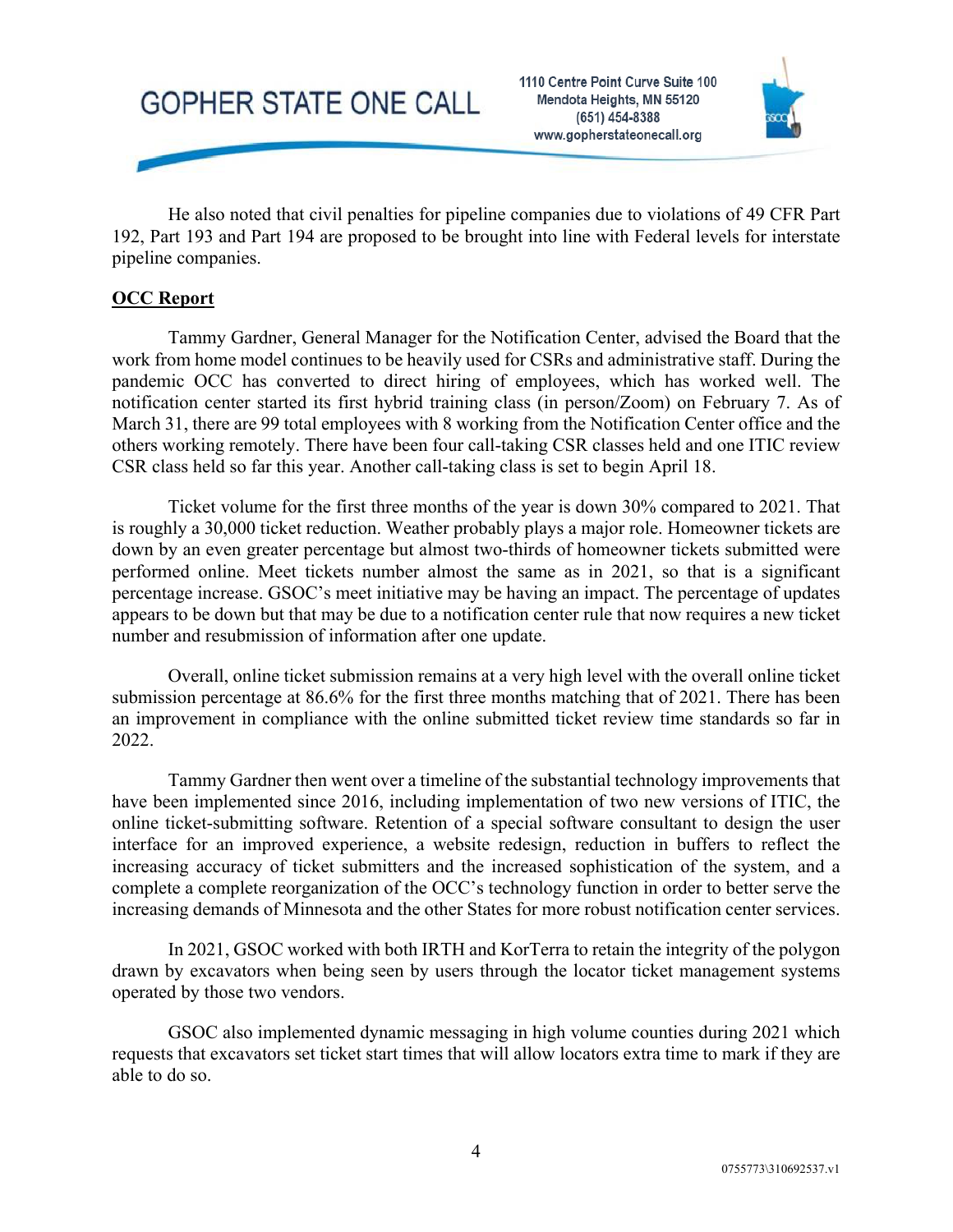

The Notification Center is continuing to update its maps utilizing various sources, including county GIS departments and performed over 15,000 such updates in 2021 and over 4,000 updates year to date in 2022.

Phase I of the data visualization tool has been launched on the GSOC website and allows a stakeholder to view industrywide information dealing with tickets on a statewide or countywide basis. Early indicators are that there have been more than 1,400 separate users experimenting with the system. The Notification Center hopes stakeholders will provide feedback on how to improve the new tool to make it even more useful for them. It is believed this tool is the first of its kind in the one-call industry.

# **Finance Committee Update**

Pat Warden advised the Board that the Finance Committee was not concerned about the reduction in tickets during the first quarter of the year. Contract expenses are lower with lower ticket volumes. He also advised that the Finance Committee meeting for the first quarter has been deferred. The Finance Committee expects to have its annual meeting with a financial advisor shortly to review whether the volatility in the capital markets changes its investment strategy.

Chris Fry announced his resignation from the Board effective with the April meeting. He noted his appreciation for the industry collaboration he has witnessed during his nine years on the Board and voiced his appreciation to all of the Board members.